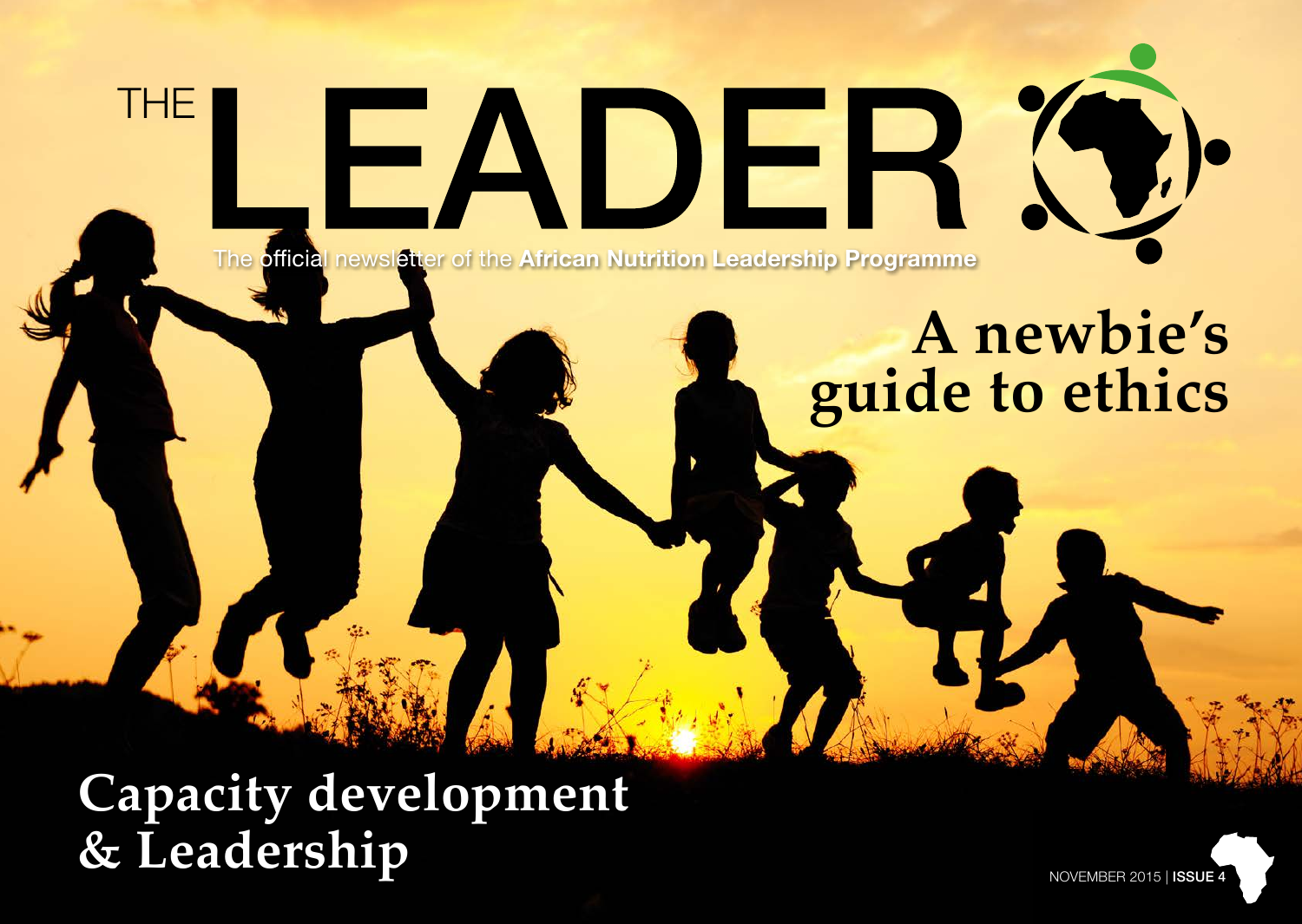## Contents **Foreword** BY CHRISTINE TALJAARD



It is not something to be put-away and kept until we have reached the top of our career. Neither is it something that is activated and de-activated as circumstances change. It is not a light bulb that we can choose to turn off now then turn on again in a few years. No, we firmly believe it is for today.

N.

The true power of this core concept (for which we shamelessly campaign) is found within the realisation that we do not stand alone. Wayne Towers, our invited writer for this issue, states that "the only way we can move forward is if we move together as one". Leading from where we stand becomes an empty concept if one stands in isolation.

This year the ANLP reached new heights with the acclaimed SUNLEAD project being just one of our achievements. Never has it been truer that the ANLP success is a result of the ANLP team, with each person leading to their full capacity from where they stand, today.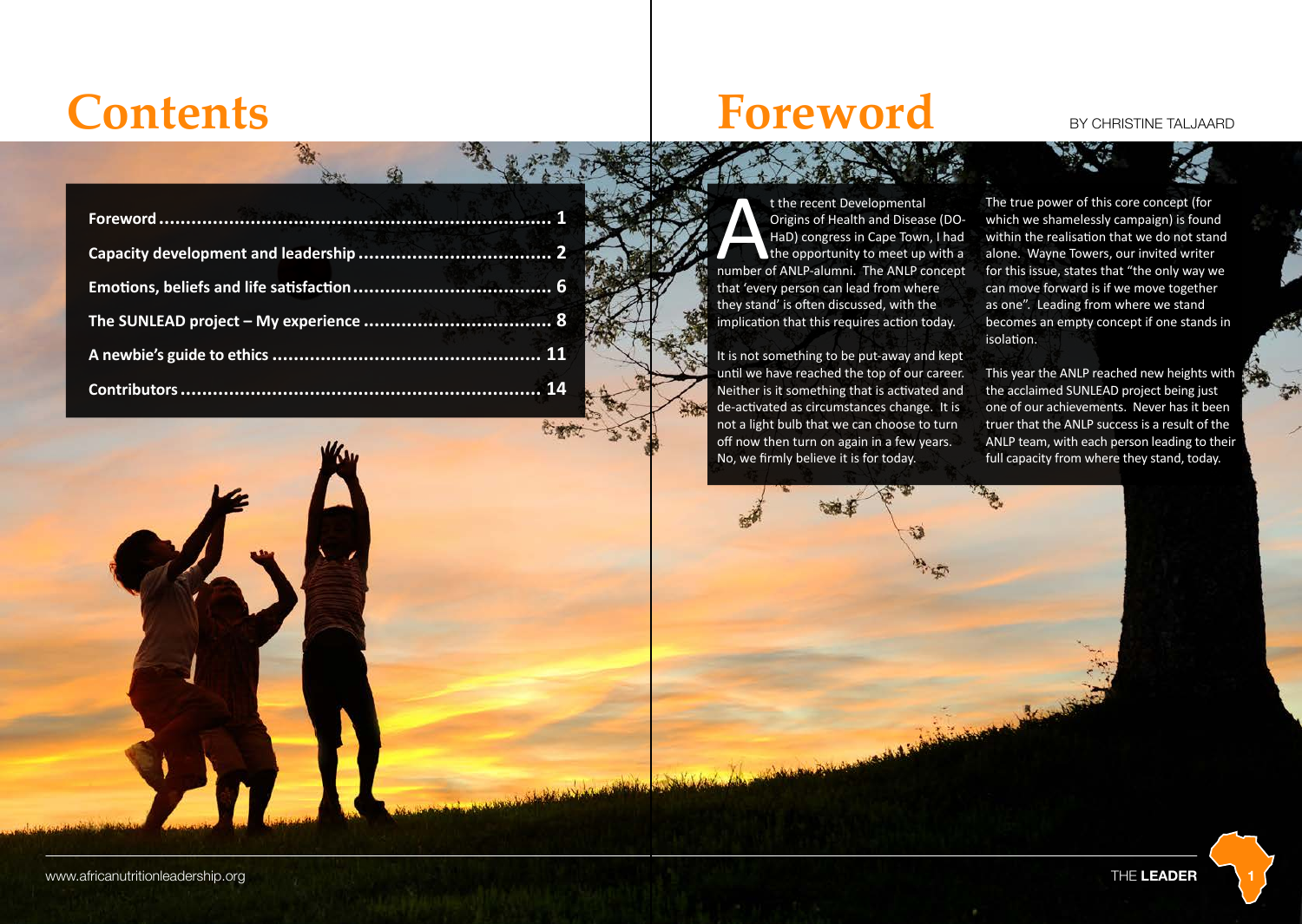

### **Capacity development**  and leadership

### Introduction

There are many views of how we should define the concept of *capacity development*. In some cases the debate around a common definition is very important and in others it serves only to confuse and prevent us from taking action in a meaningful way – which actually defeats the purpose of capacity development.

There are many definitions of "capacity" and "capacity development". Capacity is simply the ability to act and capacity development is the process through which individuals, organisations, and societies obtain, strengthen, and maintain this ability to act.

There are also a number of capacity development frameworks that can be used to focus on the issue for clearer understanding. For the purposes of this document the framework adopted by the FAO is used.

### Dimensions of capacity

Capacities exist across three dimensions – the individual, the organisation and the enabling environment. $1, 2$ 

The **individual dimension** relates to the people involved in terms of knowledge, technical skills, management skills, values (trustworthiness being the most important), attitudes, motivation, interest, and experience that allow each person to perform.

Included in this dimension are leadership capabilities such as self-awareness, ability to balance conflicting demands, ability to learn, leadership values, ability to build and maintain relationships, ability to build effective work groups, communication skills (many kinds – sharing results, convincing others, oral competence,the capacity to understand and talk the specific language of various sectors and stakeholdersetc.), ability to develop others, management skills, ability to think and act strategically by aligning and committing people to end goals, ability to think creatively, ability to initiate and implement change, advocacy skills, and lastly the ability to embed values that engender multisectoral collaboration.

Some of these **Individual** skills and abilities are acquired formally through education, facilitation, training and competency development, while others come informally, through doing, observing and gaining experience. Access to resources and experiences that can develop individual capacity are largely shaped by organizational and environmental factors, which in turn are influenced by the extent of capacity development in each individual.



Figure 1: FAO Capacity Development Framework (2010)

The **organizational** dimension relates to public and private organizations, civil society organizations, and networks of organizations in terms of: a) its organizational culture, strategic management functions, values, ethics, mission, transparency,conflicts of interest, structures and relationships; b) operational capacity (processes, systems, procedures, sanctions, incentives and values, role clarity); c) human, natural, technological and financial resources (policies, deployment and performance); d) knowledge and information resources; and e) infrastructure that enables an organization to operate and to achieve its goals.

The dimension of **enabling environment** relates to the broad social systems culture and climate within which people and organizations function and includes the establishment of partnerships, cooperation, advocacy, rules, laws, political commitment and vision; policy, legal and economic frameworks; national public sector budget allocations and processes;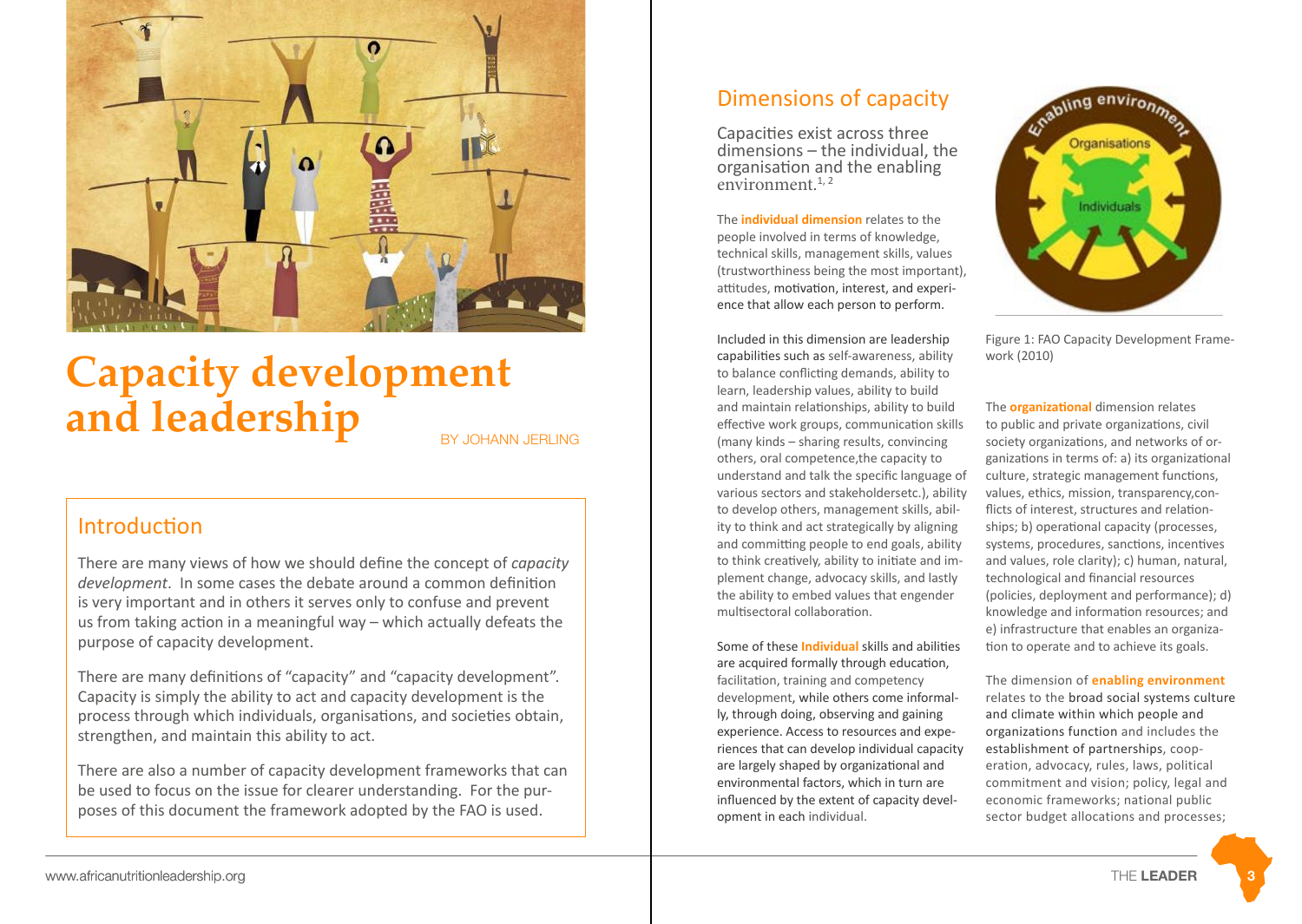governance and power structures; incentives and social norms that govern civic engagement. It is the enabling environment (the enabling culture and climate) that sets the overall scope for capacity development.

These dimensions are interrelated and interactive and capacity in one influences the capacities in the other dimensions (See Figure 1).

### A few examples:

- 1. Building the capacity to be aware of your own strengths and growth areas enables an individual to actively grow and improve their own competence which will have an impact on their organisation's effectiveness.
- 2. Developing a financial management system (also a form of capacity) in an organisation helps save resources and helps individuals keep track of income and expenditure. It could create an effective and more enjoyable working environment (climate) while at the same time assist the organisation in achieving its mandate (organizational efficiency and effectiveness).
- 3. Developing a regional economic cooperation agreement (capacity) could improve individuals' livelihoods and have an impact on how governments assist citizens.
- 4. Building the capacity to lead change in an individual has an impact at an individual level, group/team level and organisational level as well as an impact on the enabling environment.

As we move into the era of the Sustainable Development Goals we would do well to ask ourselves what we could do differently to achieve more with what we have. Within the Scaling Up Nutrition movement the same question is being asked –why, despite all our capacity development efforts, have we not achieved as much as we expected in nutrition?

One of the things we should do differently is change our focus from structure, systems and high-level commitment to concentrate on developing and nurturing those capacities at an individual level in order to make these structures and systems work. At the individual dimension we focus on technical skills but very little, if any, capacity development attention has been given to the ability to effectively lead change for example, or the ability to build effective working teams, or to gain stakeholder commitment, or formulate a shared purpose beyond self-interest and rally a group around that.



Figure 2: Competence awareness model

We have not given any attention to how to network effectively, how to build lasting collaborative relationships, or how to embed shared values. Is it possible that many of us are completely ignorant (not knowing that we do not know) or is it a question of not knowing how to develop the capacities?

Maybe the most important thing we should do is to create an awareness of what we need to develop (discovering what we do not know) throughout the whole system. We need to help individuals discover things that they might not even be aware of and how that could change the way they work and help them respond more effectively to the challenges that we face in Africa today (Figure 2). Once we have moved from ignorance to awareness we can start focusing on developing the capacity and becoming proficient and eventually mastering it.

Effective leaders are capacity developers. Effective leaders create environments (cultures and organizational climates) within which others can perform and within which their teams can be successful. Effective leaders empower others, they continuously improve their own capacity and that of others, and they focus on creating more leaders (leadership capacity) throughout the whole system.

*I would like to acknowledge Abi Masefield, Charlotte Dufour, Johanna Jelensperger, Leon Coetsee, Nicholas Bidault, Patrick Kolsteren, Sergio Teixeira, and Tania Goossens who contributed in various ways to the content of this piece.*

<sup>1</sup>FAO Corporate Strategy on Capacity Development, 2010. PC 104/3.

2 K Wignaraja. UNDP Primer report on Capacity Building. 2009. 64p.

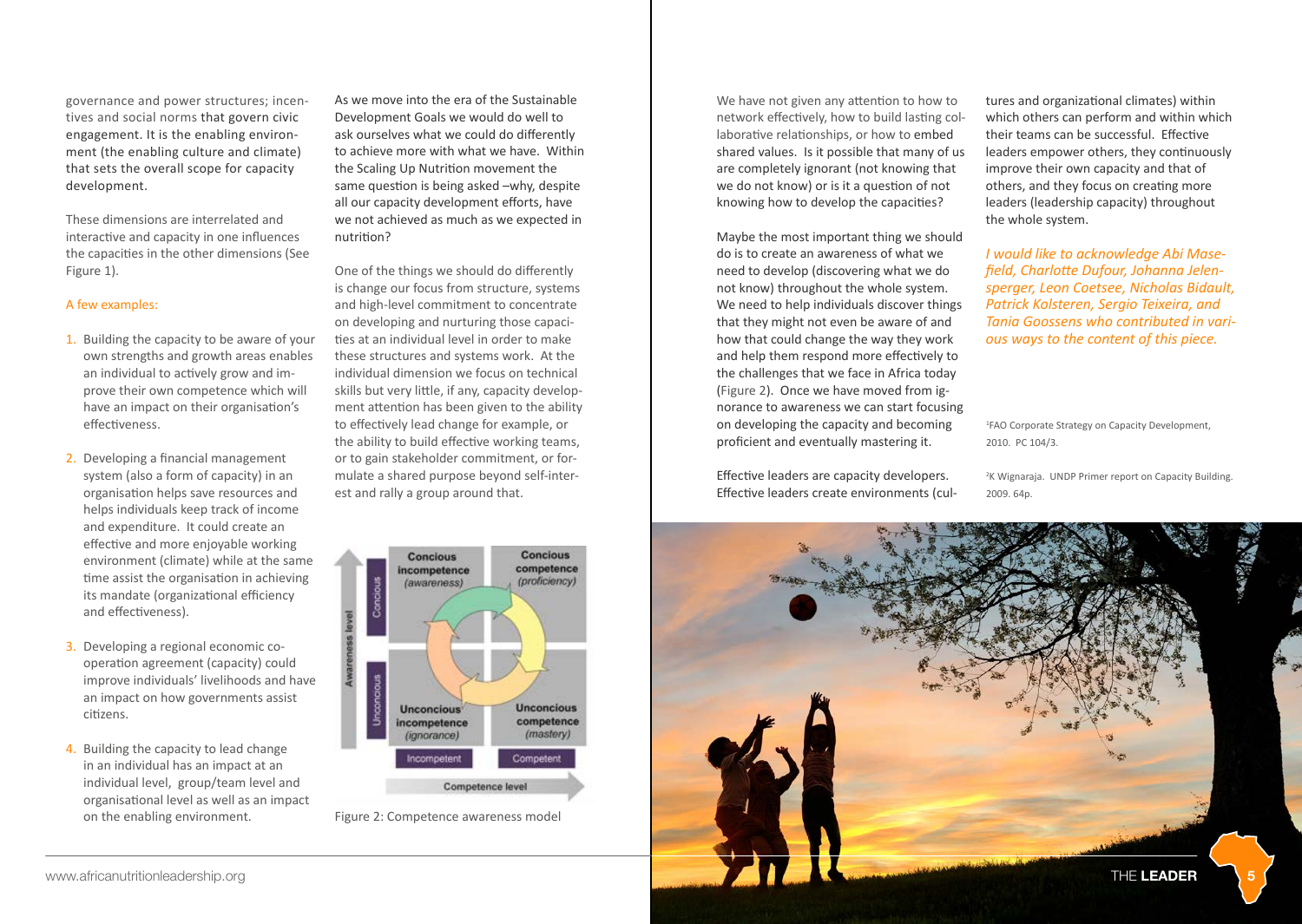# **Emotions, beliefs and life Satisfaction** BY LEON COETZEE

The story about the wise grandfateaching his grandson about the conflicting emotions that all of experience, is worthwhile repeating: he story about the wise grandfather teaching his grandson about the conflicting emotions that all of us

> *"My son the battle is between two 'wolves' inside us all.*

*One is EVIL. It is anger, envy, jealousy, sorrow, regret, greed, arrogance, self– pity, guilt, resentment, inferiority, lies, false pride, superiority and ego.*

*The other is GOOD. It is joy, peace, love, hope, serenity, humility, kindness, benevolence, empathy, generosity, truth, compassion and faith."*

*The grandson thought about it for a minute and then asked his grandfather, "Which wolf wins?"*

*The old man simply replied, "The one you feed"*

The lesson is: We can decide what we feel and how to behave!

In the literature on the so called Positive Psychology, research is often quoted substantiating the notion that it is not as usual for happy and satisfied people to be thankful, as it is for thankful people to be happy

and more satisfied. This underlines the role which positive emotions and feelings such as being thankful, showing gratitude and having hope, play in our mental health and life satisfaction. In contrast "evil" emotions such as self-pity, jealousy and envy are toxic feelings which lead to blaming and complaining behaviour indicative of dissatisfaction and unhappiness.

One of the reasons why some people will choose negative emotions above positive emotions is because positive emotions tend to require more than merely "feeling it", it requires "doing and living it" – " believing in it and practising it", thus " being and doing" gratitude/ hopefulness/ compassion.

The psychologist MK Mueller proposes a very helpful formula, which she calls **"FGH",** to experience and live positive emotions. These positive emotions then have significant influences on our happiness and satisfaction. Applying this formula can be seen as a process **of making peace** with the past, the present and the future because all our thoughts and beliefs are either about the past, present or future.

**The past:** Practise **F**orgiveness - making peace with your past. Forgive not only other people but especially yourself. Forgiveness is releasing regret, resentment and the

desire for revenge. The Aramaic root for the word revenge is "*to let go*". Forgiveness is thus a choice, a proactive decision to take your power back and not to live in the

Facing it -- Feeling it -- FORGIVING IT

past. It is a skill one can learn, a process of:

**The present:** Practise **G**ratitude. Make peace with life. Start each day with adding three new things (no duplications) to a gratitude list:

One gratitude from the past: *"I'm so grateful that I received/experienced …*'

One gratitude from the present: "*I'm so grateful right now for …*'

One gratitude for the future: "*I'm so grateful now for …*'

Mueller says: "*The main entrée of a happy, healthy fulfilled life is choosing thoughts that feel good, and there is no easier way than being grateful".* 

It is thus a life giving choice to develop a gratitude attitude!

**The future: Practise Hope.** Make peace with the things you cannot change and trust your feelings that things will change for the better. Hope gives meaning to life and keeps us alive and is closely linked to the belief of yet having something significant to do in the future. There is no future without hope.

We all have a strong tendency to become what we think. Beliefs linked to negative emotions hold us hostage, but the application of the FGH formula is a powerful way to change our beliefs about ourselves, other people and the world. Because beliefs are more than just ideas, it follows that if and when we shift emotions and beliefs, it shifts the way in which we actually experience ourselves and our lives

According to Talmudic teaching, we do not see things as they are. We see them as we are. From this it logically follows what an unknown person has so eloquently said:

If you don't like something, change it. If you can't change it, change the way you think about it."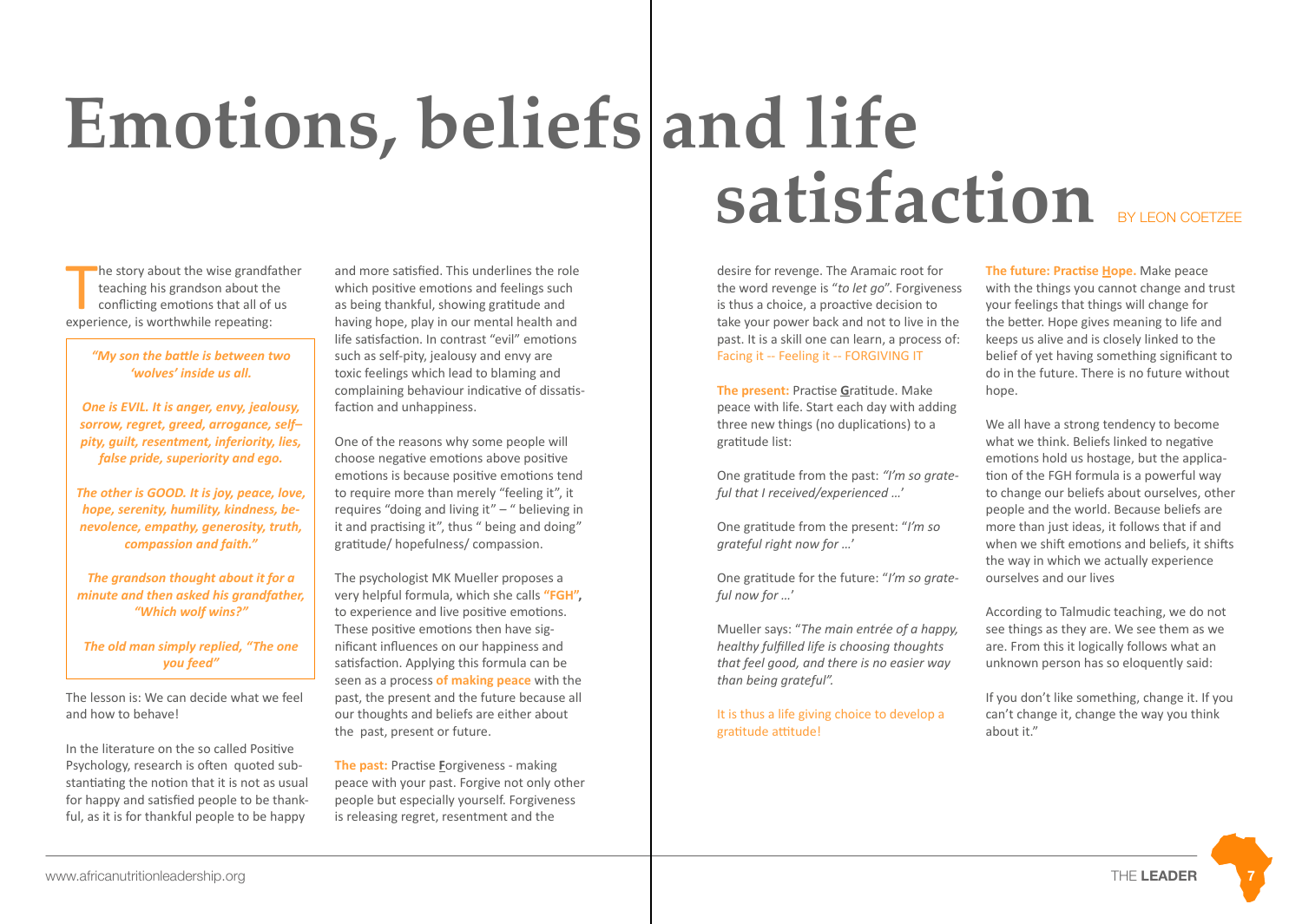### **The SUNLEAD project – My experience**

BY MARYSE UMUGWANEZA,

*The Master Trainer Team (MATT) training held in Potchefstroom South Africa, from May 26th to June 4th 2015, was attended by 19 selected delegates from 10 African countries. This event launched the activities of the Scaling Up Nutrition Leadership (SUNLEAD Africa) project. SUNLEAD Africa was designed and implemented by the African Nutrition Leadership Programme (ANLP) in collaboration with UNICEF.*

Being one of the delegates that attended the MATT training, I would like to take this opportunity to share my enriching experiences from SUNLEAD, with a focus on the MATT training, and to reflect upon its relevance to nutrition in Africa.

The SUNLEAD project was developed in response to one of the recommendations from the Global Nutrition Report (2014) for Governments, international partners, and businesses "to invest strategically,systematically, and in a sustained manner in nutrition leadership programs to scale up the numbers and reach of nutrition champions (the African Nutrition Leadership Programme is a good example of a program that has the potential for scale-up)."

The MATT training aimed at creating transformational leadership capacity building

teams to support multi-sectoral nutrition programming.

I have learned early on in my leadership journey that leadership is not about who you are or what position you have, but rather it's about how you create a vision, what you do to inspire others, and how together we make a worthwhile change.

Leadership skills are needed at all levels of nutrition programme implementation -from policy makers to frontline implementersand the good news is these skills can be learned.

Transformational leadership competencies in country (and district) multi-sectoral frontline teams are essential for scaling up nutrition. Considering the need for multi-sectoral nutrition programmes,

leadership skills, including networking skills, conflict management, communication and negotiation skills are all indeed needed.

Recognising that the African Nutrition Leadership Programme (ANLP) sets the foundations of nutrition leadership by introducing the key skills and competencies required to be an effective leader, MATT delegates were recruited amongst ANLP Alumni. The aim is to continuously empower them to lead the change that is crucial if we are to win the battle against malnutrition.

The MATT training encompassed highly practical leadership skills, including but not limited to, the use of the 'nine principles of change' model for change management, organising a workshop from A to Z, communication and how to handle adult learning. The use of tools such as Metaplan, Polarity mapping, the decision making matrix,etc… were also part of the training.



### MATT training, Potchefstroom, South Africa

These elements were organised in an intensive and interactive manner consisting of group discussions, role playing, lectures, presentations, group and individual assignments. Individual development was further built on reflection and feedback sessions. A coaching programme was set at the end of the MATT training for mentorship and continuous improvement and support.

At the end of the master training, participants committed to facilitate at least two workshops and share and/or apply what they had learned in the MATT training.

Looking back at the MATT training five months later, its effectiveness in conveying leadership skills, confidence and enthusiasm is evidenced by the high number of delegates who facilitated events in their real work and life situations.

Between June and August 2015, delegates hosted workshops on leadership skills applications, problem solving, managing dilemmas, leading elements of change interventions, etc.

> Now the biggest challenge I see for master trainers, is making sure that daily life and work don't take over the enthusiasm to empower and grow the various professionals within their reach in order to strengthen the fight against malnutrition. More master trainers should also be trained to create a critical mass of human resource with leadership

and facilitation capacity.

My own leadership journey started earlier this year with attending ANLP. The MATT training and the opportunity to co-facilitate in the SUNLEAD workshop for district teams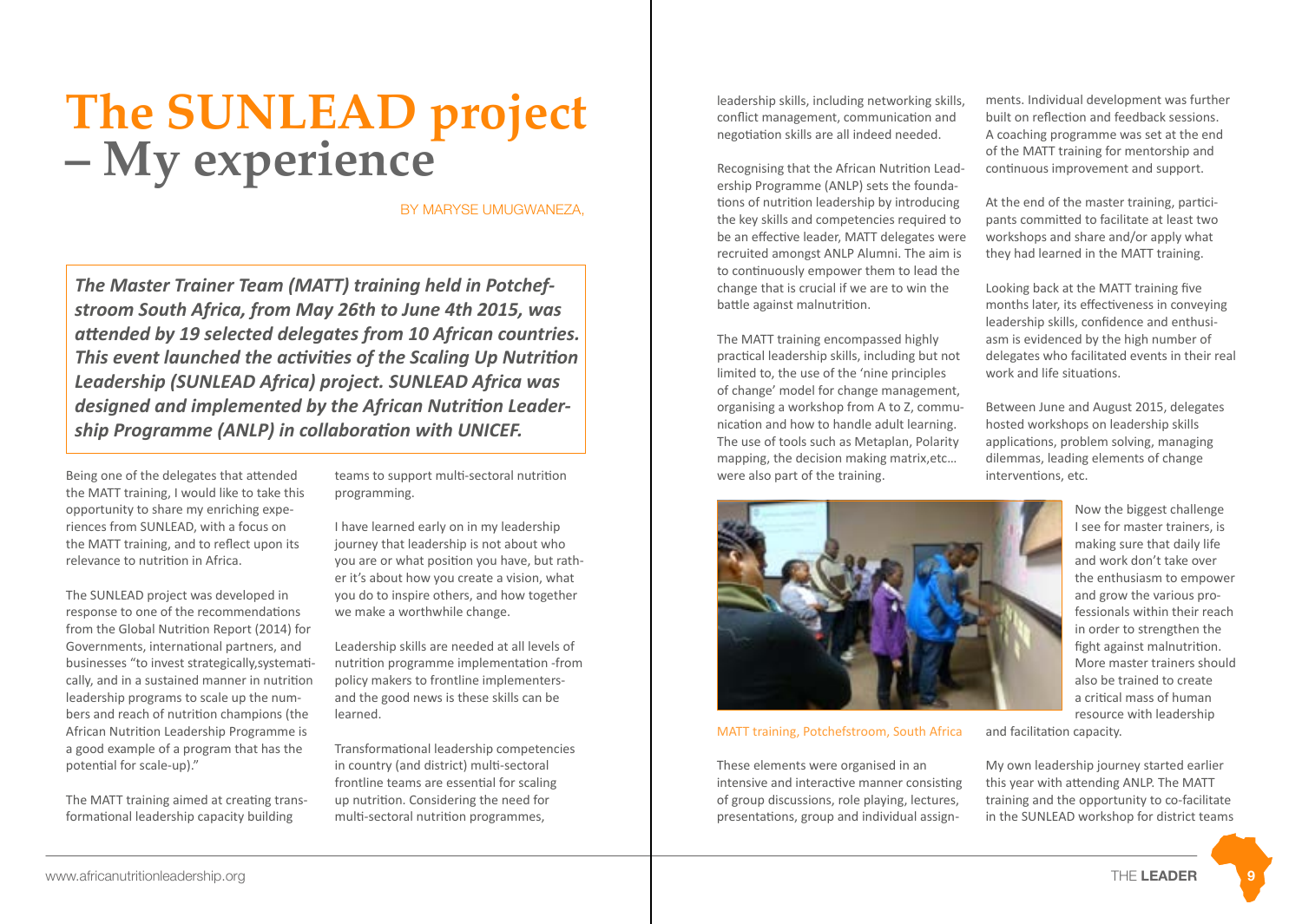<span id="page-6-0"></span>in Rwanda have allowed me to deepen and expand my leadership skills.



Christine Mukantwali, Johann Jerling, Agnes Mukamana and Maryse Umugwaneza, SUNLEAD workshop, Rwanda

I have benefited significantly from both ANLP and SUNLEAD. I have learned how important it is to know yourself;your strengths and weaknesses, your values, and what you care about;and to be ready to push

> your limits and grow. Most importantly I have learned that inspiring and enabling others is a significant part of leadership.

Today I know, by empowering other nutrition champions in Rwanda and elsewhere we can make an impact to change the nutrition landscape by leading from where we stand.The knowledge and practical skills I have gained from MATT will no doubt help me throughout my

future career as a nutrition scientist.

In conclusion, I would like to express my heart-felt thanks to the people who have made SUNLEAD MATT possible and to those who have shared their experiences during the training.



## **A newbie's guide to ethics**

BY WAYNE TOWERS

I recently made a huge career change. It completely caught me off guard and I think many of my friends and colleagues as well. Whereas I had been an avowed laboratory-based human geneticist my entire life, I was given a wonderful opportunity, a year ago to become an academic advisor within my university's Ethics Office.

Thus began my incredible and challenging journey in the field of research ethics, which forced me into a world that I knew very little about and which filled my little reductionist heart with dread i.e. one wherein I had to deal with other people. What a challenge this seemed to me as a card-carrying introvert, whose longest conversation with others involved troubleshooting a pesky reaction that would not work. However, I soon realised, what an enriching and exciting world it actually was, which has allowed me to grow not only as a scientist but also as a human being.

It has not been a simple process, though. I truly felt like the proverbial "fish out of water". I had to take the limited knowledge I had about ethics and, under the tutelage and leadership of my incredible supervisor, had to implement it into a workable system which would protect our research participants, our researchers and the University itself. No mean task for an individual who had very little experience with the finer nuances of academic management and leadership. The first lesson I learnt though, as any good adventurer knows, was to, "Find the best and learn from them". I was thus extremely fortunate in finding an incredible mentor who truly took me under her wing and has guided me through the numerous pitfalls, traps and dead-ends in traversing the murky waters of implementing research ethics into an academic environment.

The second lesson I learnt from her though was to, "Arm yourself with the weapon of knowledge," because how can you possibly overcome the obstacles and challenges that arise if you do not have the necessary information to develop a solution? As such I found myself enrolling at the ripe (old?) age of 35 years for a post-graduate diploma in health ethics research, which meant I was back to studying for exams like a first-year undergraduate student.

All I can say, though, is that a vista opened up for me when I realised a) the importance of ethics in our everyday lives and b) the sheer diversity of its application. I suddenly became a philosopher who had to implement subjective concepts such as "right" and "wrong" into, what I always assumed, was the objective world of science.

I had to start asking questions such as, "Is my research truly going to benefit my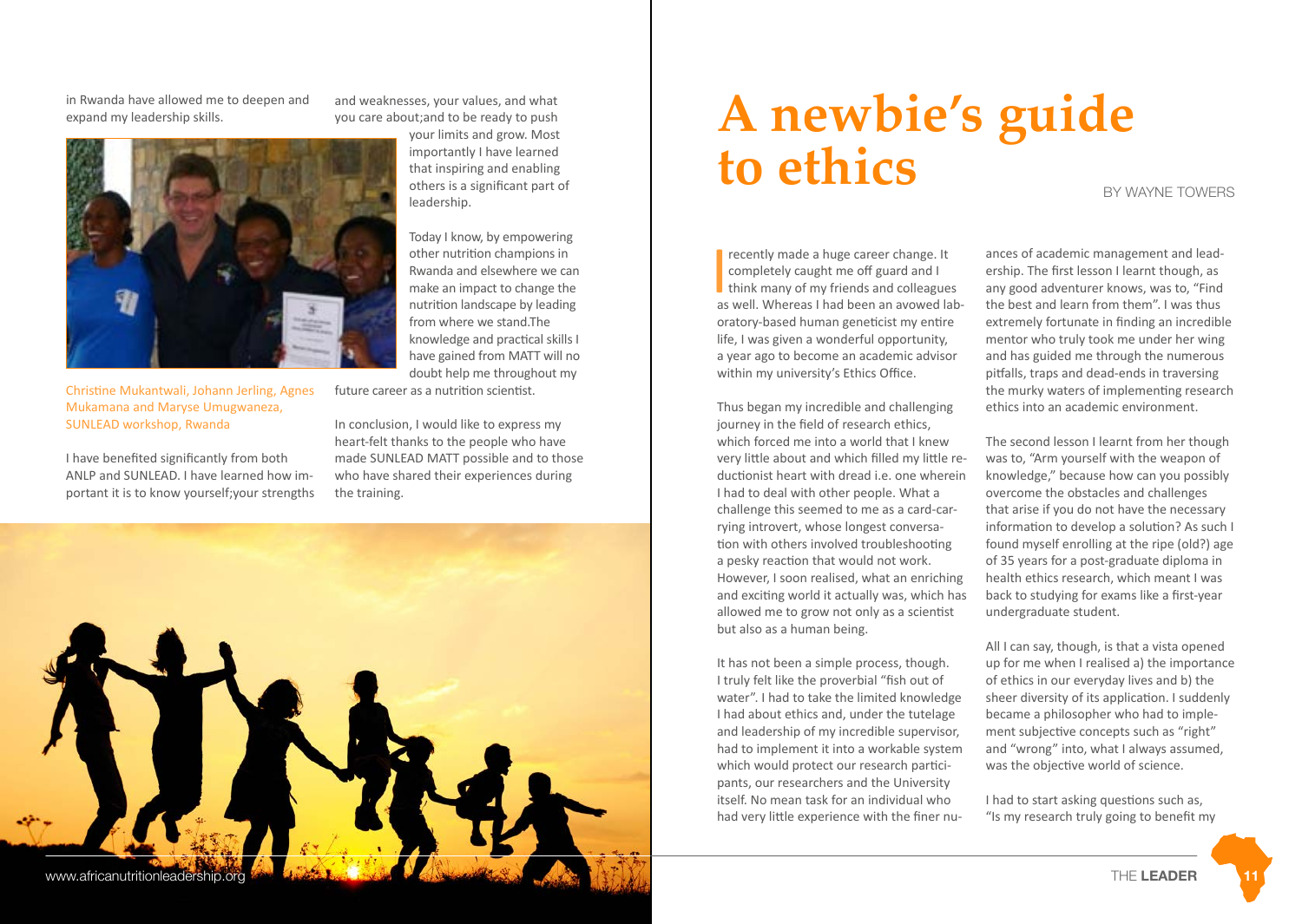participants? Am I excluding those that are at greatest risk due to my own convenience? Am I sure that they understand the concepts that I am talking about when I know that my fourth-year students are struggling with the same concepts? Do my participants have a voice in the type of research I am asking them to take part in?" These were questions that completely blew my mind as they forced me to re-evaluate my world view as a researcher.

I could not, in good faith, carry on with my paternalistic view that I was somehow the expert, who would sweep in and fix, what I thought were my participants' problems. I had to realise that the fact that I was given

the opportunity to become a researcher, as well as the privilege I was granted because of that, actually meant that I had a great responsibility to serve the community that made that opportunity available to me.

And so I learnt my third lesson, which was, "Don't do it alone," and this is in fact my call-to-arms, dear reader. It is too great a responsibility for just one person to carry and so I beg of you to be the change in your institutions, research entities, governmental departments and communities. Be proponents of beneficence, autonomy and justice. Undertake research that truly serves your

communities. Realise the great gift we have received in the form of our education and how it should lead to a life of service and not one of power. Realise that the only way we can move forward is if we move together as one. It is only in this manner that we can change "being ethical" from something we *do* to being something we *are*.